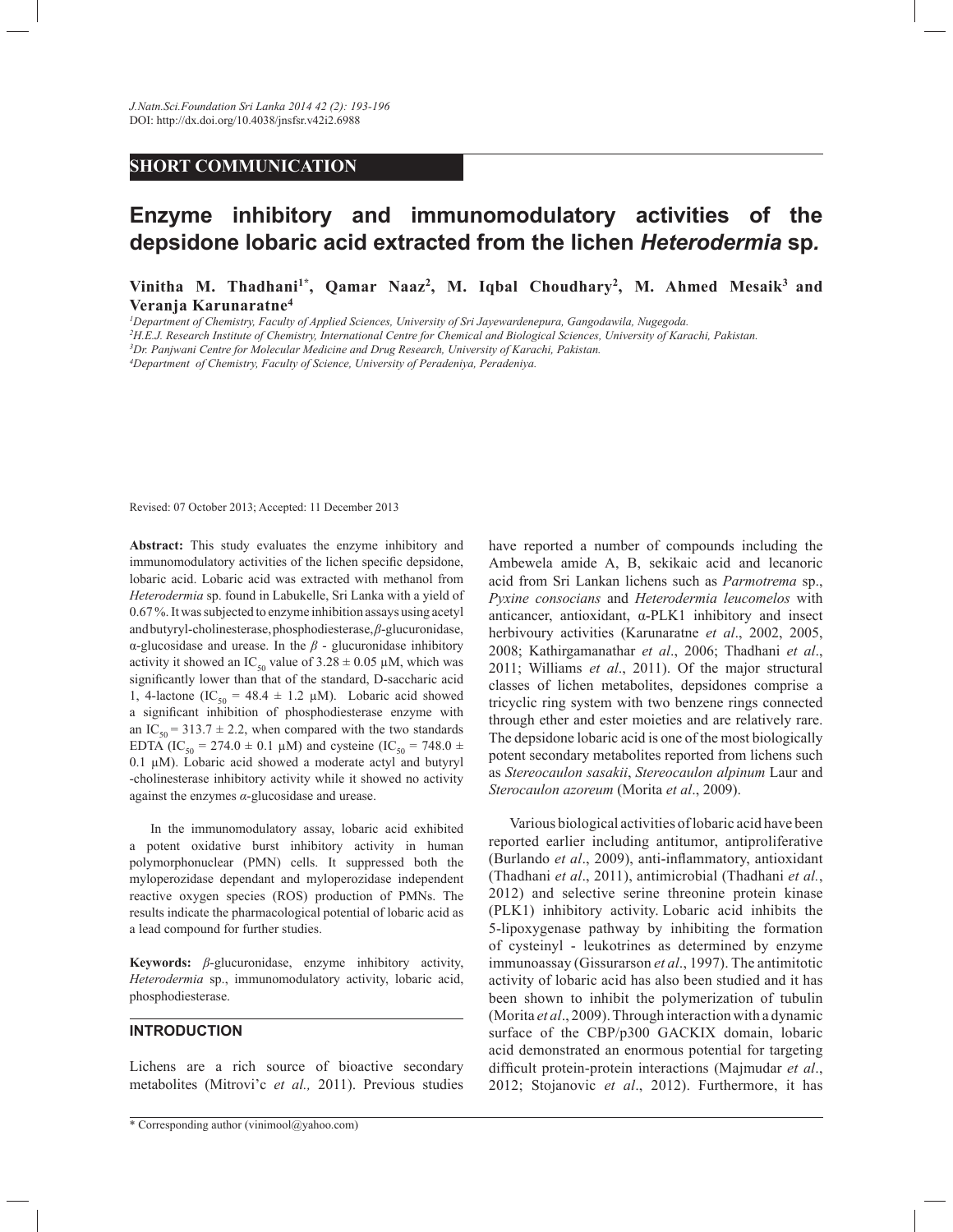been reported that lobaric acid elicit contact allergy in sensitive persons (Thune & Solberg, 1980).

 In this study, the pharmacological potential of lobaric acid, particularly its immunomodulatory and inhibitory activities against *β* - glucuronidase, acetyl - and butyrylcholinesterases, phosphodiesterase, *α*-glucosidase, and urease enzymes are reported.

#### **METHODS AND MATERIALS**

Manually cleaned, air-dried and crushed lichen specimens of a *Heterodermia* sp. collected from Labukelle, Sri Lanka were sequentially extracted with  $CH_2Cl_2$  followed by MeOH. Lobaric acid was isolated with a yield of 0.67 % from the MeOH extracts when fractionated *via* silica gel column using hexane/ $CH_2Cl_2$  to  $CH_2Cl_2/MeOH$  as solvents. The dentification of the compound was carried out by using spectral data and its comparison with the reported data (Gonzilez *et al*., 1992).



**Figure 1:** Structure of lobaric acid

 To determine the inhibitory activity of lobaric acid on acetyl and butyryl-cholinesterases enzymes, electric-eel acetyl-cholinesterase (AChE, EC 3.1.1.7) and horse serum butyryl-cholinesterase (BChE, EC 3.1.1.8) were used. The inhibition was measured using the spectrophotometric method developed by Ellman *et al*. (1961).

 *β*-Glucuronidase inhibitory activity was determined by measuring the absorbance of *p*-nitrophenol at 405 nm, formed from the substrate *p*-nitrophenyl -*β*-D-glucuronide on addition of *β*-glucuronidase in the presence of lobaric acid (Khan *et al*., 2002).

 Phosphodiesterases enzyme inhibitory activity was measured by a spectrophotometric method using bis-(*p*-nitropheny1) phosphate as chromogenic substrate, which was added to a mixture containing a buffer, phosphodiesterase enzyme and the test compound lobaric acid. The release of *p*-nitrophenol was measured at 410 nm.

Lobaric acid was evaluated for its *α*-glucosidase inhibitory activity using the method of Oki *et al*. (2000) and against the urease enzyme using the indophenols method (Weatherburn, 1967).

 Lobaric acid was screened over a range of concentrations  $(3.1 - 50 \mu g/mL)$  for its oxidative burst inhibitory potential. The measurement of chemiluminescence was employed to investigate the different kinds of reactive oxygen species (OH, O<sup>-2</sup> and  $H_2O_2$ ). Luminol-enhanced chemiluminescence assay was performed as described by Helfand *et al*. (1982). Briefly, whole blood neutrophils and polymorphonuclear leukocytes (PMNs) were suspended in Hank's balance salt solution (HBSS) with calcium and magnesium salts and incubated with lobaric acid for 30 min. To each well, serum opsonized zymosan (*Saccharomyces cerevisiae* origin) was added, followed by the addition of luminol (3-aminophthalhydrazide), and then HBSS to adjust the final volume to 0.2 mL. HBSS was used as a control. Chemiluminescence peaks were recorded with a luminometer.

#### **RESULTS AND DISCUSSION**

Cholinesterase inhibitors are used for the management of Alzheimer's disease. Lobaric acid showed moderate inhibition against acetyl-cholinesterase with an  $IC_{50}$ value of  $26.86 \pm 0.9 \mu M$  and butyryl-cholinesterase with an IC<sub>50</sub> value of 36.76  $\pm$  0.8 µM, when compared to the standard gallanthamine (AChE:  $0.50 \pm 0.01 \mu M$ and BChE:  $8.50 \pm 0.01 \mu M$ ). It has been reported that acetylated derivatives of depsidones isolated from *Lobaria pulmonaria* (L.) Hoffm. (Lobariaceae) possess moderate acetyl-cholinesterase inhibitory activity (Mortia *et al*., 2009). This is the first report on AChE and BChE inhibitory activity of lobaric acid.

 In certain diseases such as cancer, inflammatory joint disease, some hepatic diseases and AIDS, the activity of  $\beta$ -glucuronidase increases. An IC<sub>50</sub> value of 3.28 ± 0.05 µM was observed, which is 12 fold more potent than the standard D-saccharic acid 1,4 - lactone (IC<sub>50</sub> =  $48.4 \pm 1.25 \,\mu\text{M}$ ).

 Many *β* - glucuronidase inhibitors such as 8 - hydroxytricetin-7- glucuronide, isovitexin, trihydroxypipecolic acid and scoparic acid A and C, L aspartic acid, tectorigenin and benzothiazoles have been isolated from different plants and some are used clinically (Khan *et al*., 2002). However, there are no reports of *β*  glucuronidase inhibitory activity of compounds isolated from lichens.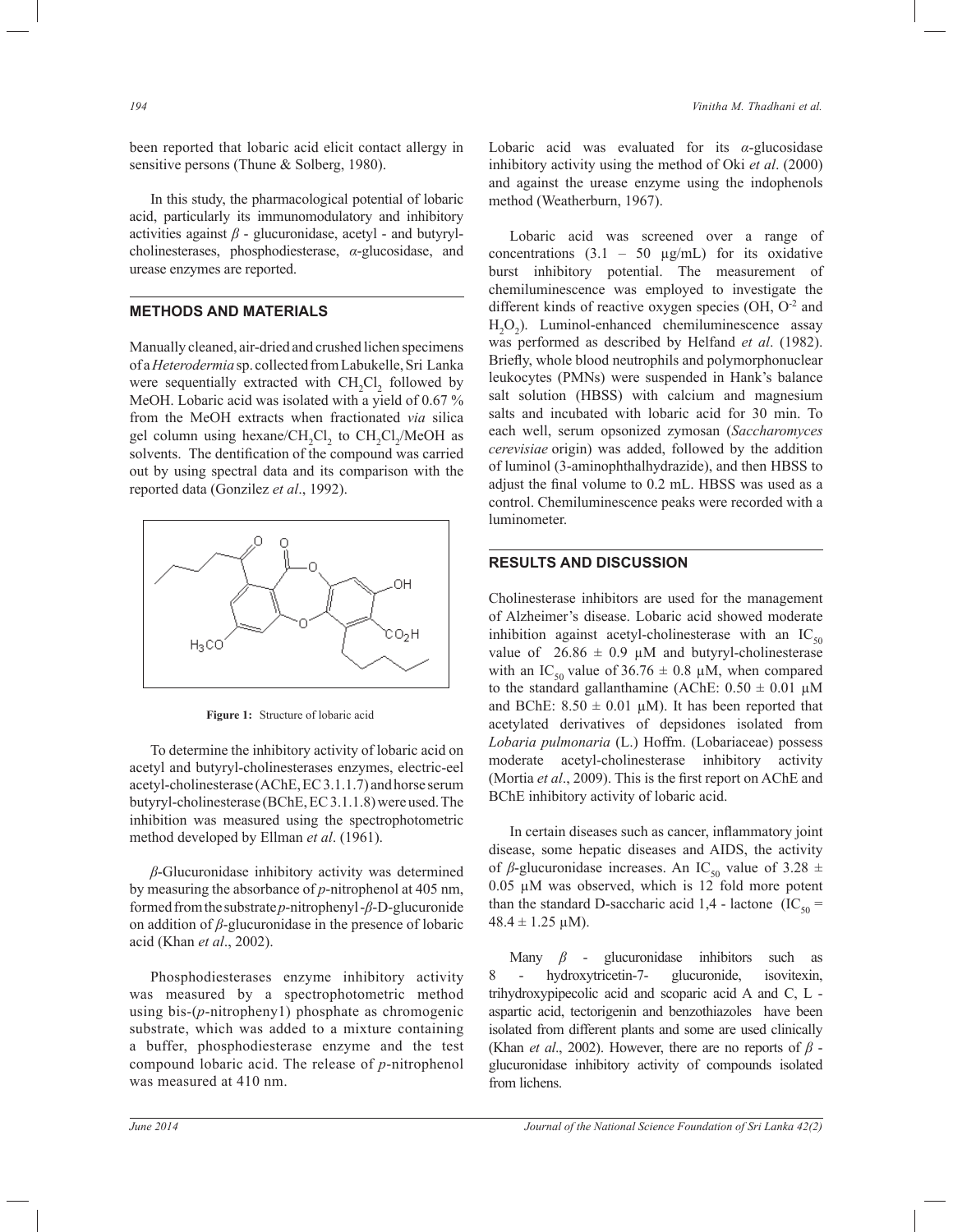| Compound                                    | Immunomodulatory activity $IC_{50} \pm SEM$ (µg) |                      |                        |
|---------------------------------------------|--------------------------------------------------|----------------------|------------------------|
|                                             | Whole blood<br>$+$ luminol                       | PMN's<br>$+$ luminol | PMN's<br>$+$ lucigenin |
| Lobaric acid (1)                            | $37.6 \pm 0.9$                                   | < 3.1                | < 3.1                  |
| Ibuprofen                                   | $11.8 \pm 1.87$                                  | $2.5 \pm 0.6$        | -                      |
| Sodium diethyldithio<br>carbamatetrihydrate |                                                  | $1.27 \pm 0.23$      | $8.16 \pm 1.9$         |

**Table 1:** Immunomodulatory activities of lobaric acid

Phosphodiesterase is believed to be involved in a wide variety of processes, such as bone formation, insulin resistance and metastasis of cancer cells. The inhibitors of phosphodiesterase are used in the treatment of some forms of arthritis. Only a few inhibitors have been reported so far, majority of them being of synthetic origin (Ahmad *et al*., 2003) and none from lichen sources. Lobaric acid showed a significant inhibition of phosphodiesterase enzyme with an  $IC_{50} \pm SEM (\mu M)$  of a 313.7  $\pm$  2.2 when compared with the two standards, EDTA (IC<sub>50</sub> = 274.0  $\pm$  0.1 µM) and cysteine (IC<sub>50</sub> = 748.0  $\pm$  0.1 µM).

 Lobaric acid did not show α-glucosidase inhibitory activity or any significant inhibition against the urease enzyme.

 Immunomodulators are substances capable of interacting with the immune system to up-regulate or down-regulate specific aspects of the host response. Due to the broad application of their action, immunomodulators are becoming very popular in the global natural product based health industry (Yeap *et al*., 2011). Various disease conditions such as infections, organ transplant rejection, cancer, rheumatoid arthritis, and systemic lupus erythematosus are currently treated with immunomodulating agents (Long *et al*., 2011). Different immunomodulatory agents have been screened from a variety of plants, including the lichen *Thamnolia vermicularis* var. *subuliformis* (Omarsdottir *et al*., 2007). Lobaric acid was screened over a range of concentrations  $(3.1–50 \,\mu\text{g/mL})$  for its oxidative burst inhibitory potential. It suppressed both the myeloperoxidase dependant and myeloperoxidase independent ROS production with PMNs at the lowest concentration tested  $(3.1 \text{ µg/mL})$ , when compared with standards ibuprofen and sodium diethyldithiocarbamatetrihydrate (Table 1).

#### **CONCLUSION**

Although acetyl and butyryl-cholinesterases inhibitory activities of acetylated and diacytylated depsidones have been reported (Pejin *et al*., 2012), this is the first report of these activities of lobaric acid. However, lobaric acid did not show any inhibitory potential against *α*-glucosidase or urease enzymes. In the *β*-glucuronidase enzyme inhibitory assay, lobaric acid has shown 12 times higher activity than the available standard D-saccharic acid 1,4 lactone further indicating the pharmacological potential of lobaric acid as a lead compound. Even though a few heteroglycans isolated from the lichen *Thamnolia vermicularis* var. *subuliformis* (Omarsdottir *et al*., 2007) have shown potential immunomodulatory activity, this is the first report of the promising immunomodulatory activity of a lichen depsidone. The results presented above make lobaric acid with highly diverse functional groups, such as three carbonyls in the form of keto, ester and acid, phenolic OH and an ether group, an excellent candidate for future studies with structural optimization.

#### **REFERENCES**

- 1. Ahmad V.U., Abbasi M.A., Hussain H., Akhtan M.N., Farooq U., Fatima N. & Choudhary M.I. (2003). Phenolic glycosides from *Symplocosracemosa*: natural inhibitors of phosphodiesterase I. *Phytochemistry* **63**: 217 − 220.
- 2. Burlando B., Ranzato E., Volante A., Appendino G., Pollastro F. & Verotta L. (2009). Antiproliferative effects on tumour cells and promotion of keratinocyte wound healing by different lichen compounds. *Planta Medica* **75**:  $607 - 613$ .

- 3. Ellman G.L., Courtney K.D., Andres V. & Featherstone R.M. (1961). A new and rapid colorimetric determination of acetylcholinesterase activity. *Biochemical Pharmacology* **7**: 88 − 95.
- 4. Gissurarson S.R., Sigurdsson S.B., Wagner H. & Ingolfsdottir K. (1997). Effect of lobaric acid on cysteinylleukotriene formation and contractile activity of guinea pig *Taenia coli*. *The Journal of Pharmacology and Experimental Therapeutics* **280**(2): 770 − 773.
- 5. Gonzilez G.A., Rodriguez-Perez E.M., Conseulelo E., Padron H. & Barrera J.B. (1992). Chemical constituents of the lichen *Sterocaulon azoreum*. *Zeitschrift fur Naturforschung C – A Journal of Biosciences* **47**c: 503 − 507.

DOI: http://dx.doi.org/10.1055/s-0029-1185329